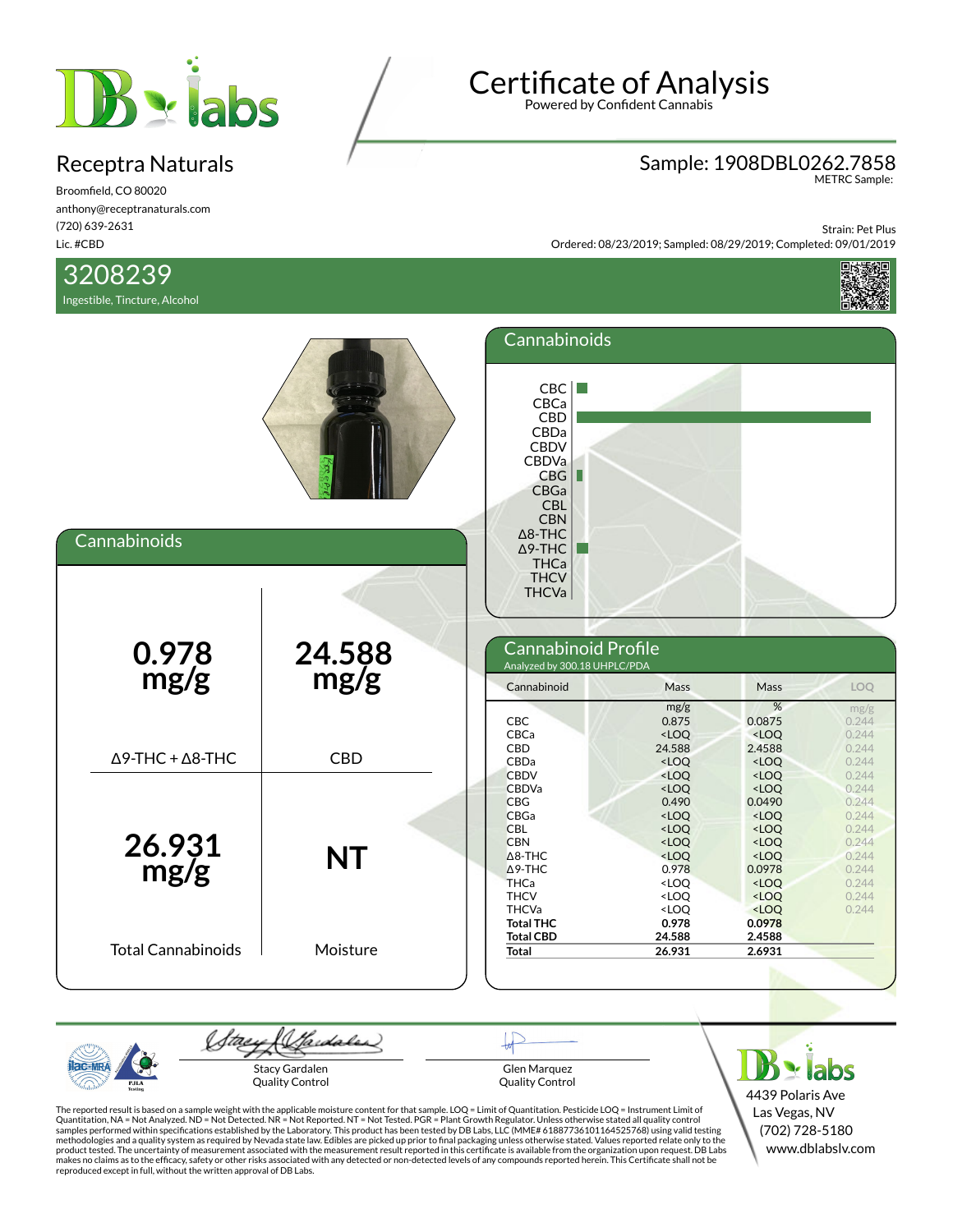

Broomfield, CO 80020 anthony@receptranaturals.com (720) 639-2631 Lic. #CBD

3208239

Ingestible, Tincture, Alcohol

# Certificate of Analysis

Powered by Confident Cannabis

## Sample: 1908DBL0262.7858 METRC Sample:

Strain: Pet Plus Ordered: 08/23/2019; Sampled: 08/29/2019; Completed: 09/01/2019



| <b>Quantitative Analysis</b>         | LOQ                             | Limit  | <b>Mass</b>                                              | <b>Status</b> |                 |
|--------------------------------------|---------------------------------|--------|----------------------------------------------------------|---------------|-----------------|
|                                      | CFU/g                           | CFU/g  | CFU/g                                                    |               |                 |
| Aerobic Bacteria                     | 900                             | 100000 | <loq< th=""><th>Pass</th><th></th></loq<>                | Pass          |                 |
| Bile-Tolerant Gram-Negative Bacteria | 90                              | 1000   | <loq< th=""><th>Pass</th><th>· labs</th></loq<>          | Pass          | · labs          |
| Coliforms                            | 90                              | 1000   | <loq< th=""><th>Pass</th><th><b>APPROVED</b></th></loq<> | Pass          | <b>APPROVED</b> |
| Yeast & Mold                         | 90                              | 10000  | <loq< th=""><th>Pass</th><th></th></loq<>                | Pass          |                 |
|                                      |                                 |        |                                                          |               |                 |
| <b>Qualitative Analysis</b>          | <b>Detected or Not Detected</b> |        |                                                          | <b>Status</b> |                 |
| E. Coli                              | <b>Not Detected</b>             |        |                                                          | Pass          |                 |
| Salmonella                           | <b>Not Detected</b>             |        |                                                          | Pass          |                 |
|                                      |                                 |        |                                                          |               |                 |
| Foreign Matter                       |                                 |        |                                                          |               | Pass            |

TNC = Too Numerous to Count

**Iac-MR** PJLA

Stay & Sadales Stacy Gardalen Quality Control

Glen Marquez Quality Control

 $B \times$ labs 4439 Polaris Ave Las Vegas, NV (702) 728-5180 www.dblabslv.com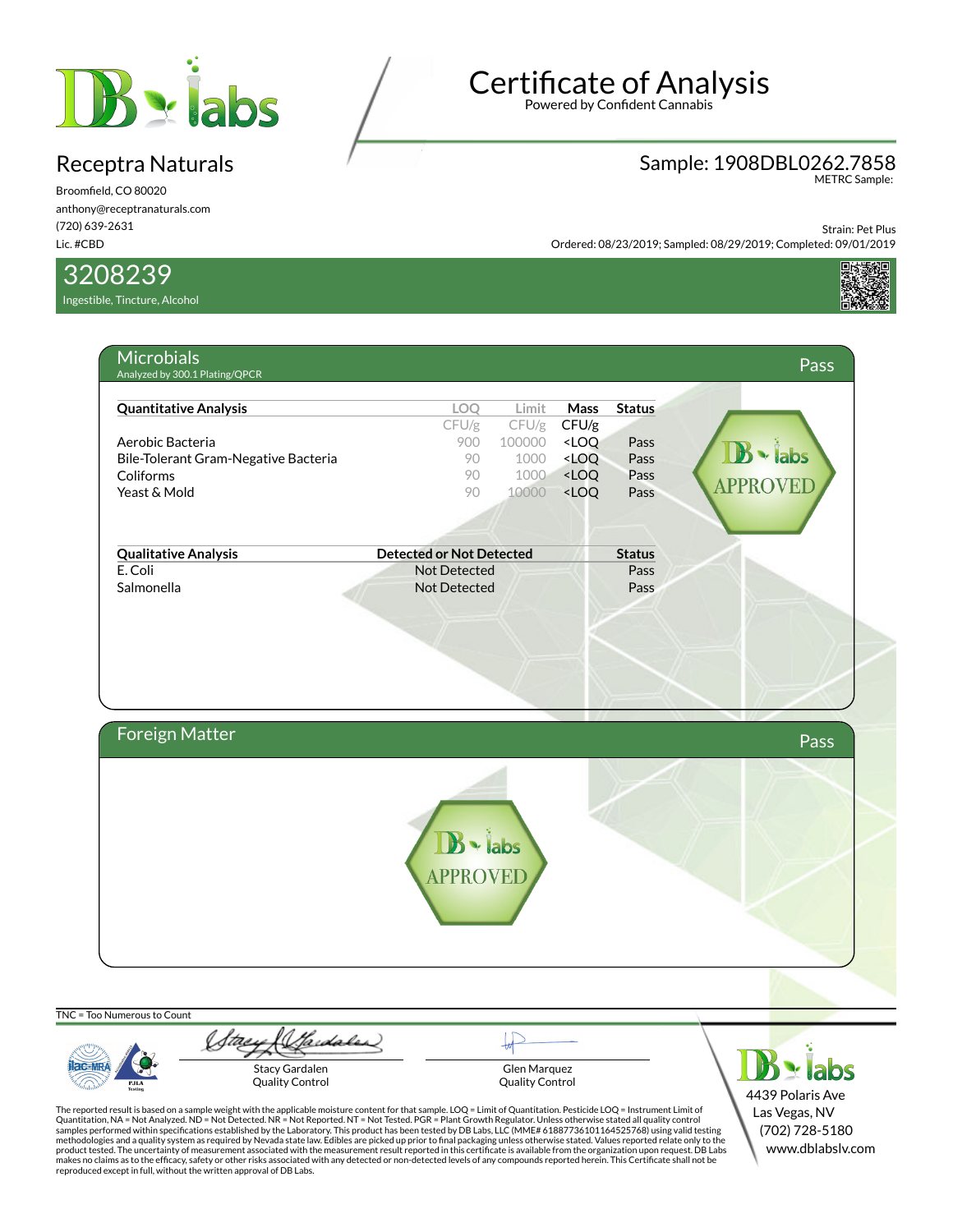

Broomfield, CO 80020 anthony@receptranaturals.com (720) 639-2631 Lic. #CBD

### 3208239

Ingestible, Tincture, Alcohol

# Certificate of Analysis

Powered by Confident Cannabis

## Sample: 1908DBL0262.7858 METRC Sample:

Strain: Pet Plus

Ordered: 08/23/2019; Sampled: 08/29/2019; Completed: 09/01/2019



| Compound       | LOO        | Limit      | <b>Mass</b>                                                     | <b>Status</b> |                 |
|----------------|------------|------------|-----------------------------------------------------------------|---------------|-----------------|
|                | <b>PPM</b> | <b>PPM</b> | <b>PPM</b>                                                      |               |                 |
| <b>Butanes</b> | 196        | 500        | <loq< td=""><td>Pass</td><td></td></loq<>                       | Pass          |                 |
| Heptane        | 196        | 500        | <loq< td=""><td>Pass</td><td><math>\cdot</math>labs</td></loq<> | Pass          | $\cdot$ labs    |
| Propane        | 196        | 500        | <loq< td=""><td>Pass</td><td><b>APPROVEL</b></td></loq<>        | Pass          | <b>APPROVEL</b> |

Gardaler Stacy Gardalen

Quality Control

Glen Marquez Quality Control